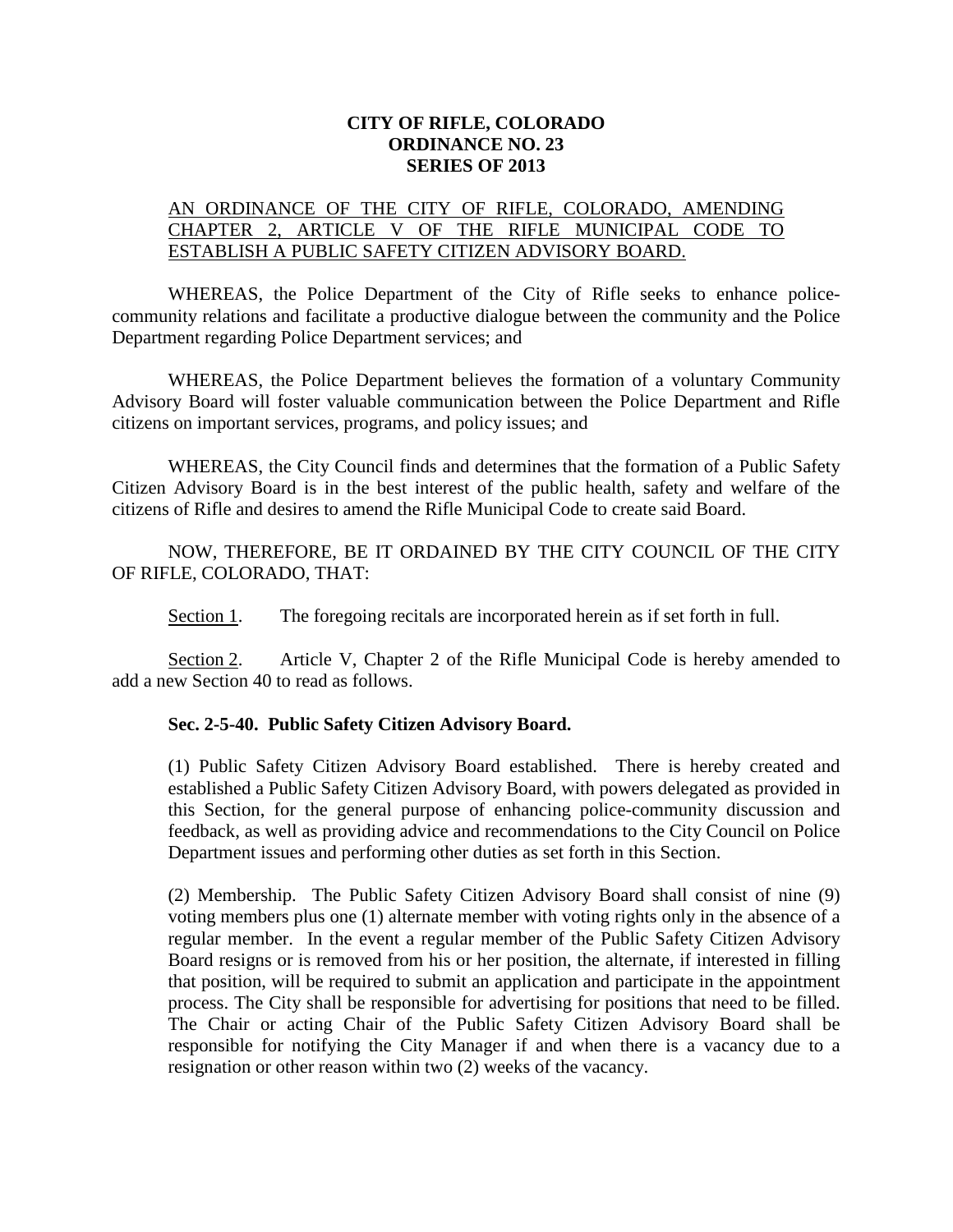(3) Appointment – Terms. The City Council shall appoint all members to the Public Safety Citizen Advisory Board members. Initial appointments to the Public Safety Citizen Advisory Board shall be made for the following terms: (a) Two (2) members of the Public Safety Citizen Advisory Board shall be appointed for one-year terms; (b) Two (2) members of the Public Safety Citizen Advisory Board shall be appointed for two-year terms; (c) Two (2) members of the Public Safety Citizen Advisory Board shall be appointed for three-year terms; and (d) Three (3) members of the Public Safety Citizen Advisory Board shall be appointed for four-year terms. Notwithstanding the timing of the initial appointments, Public Safety Citizen Advisory Board terms shall commence March 1 of each year. All subsequent appointments, except for vacancies, shall be for four-year terms; provided, that members shall remain in office until their successors are appointed and confirmed, with the exception of any high-school age student, whose term will remain at one year. Vacancies occurring otherwise than through the expiration of terms shall be filled for the remainder of the term of the member being replaced. Members may be removed at will at any time prior to the end of their term by the City Council. In addition, members who fail to attend three consecutive regular meetings may be considered to have vacated their positions and may be replaced, as provided for in this Section.

(4) Compensation. The members of Public Safety Citizen Advisory Board shall serve without compensation for their services as such, but may receive reimbursement for necessary travel and other expenses incurred on official duty when such expenditures have received prior authorization within the municipal budget.

(5) Duties of the Public Safety Citizen Advisory Board. It shall be the responsibility of the Public Safety Citizen Advisory Board to perform following duties:

(a) To review and provide a community perspective and recommendations concerning procedures, programs, and the effectiveness of the police service, to the City Manager, City Council, and the Chief of Police;

(b) To enhance police-community relations;

(c) To promote public awareness of the City's police services and programs;

(d) To hold public meetings from time to time to solicit public input regarding police services and programs;

(e) To review and make recommendations concerning Police Department policies, procedures, training, and programs;

(f) To serve as liaison between the Police Department and the community;

(g) To apprise the City Council, City Manager and the Chief of Police of the community's needs for police services;

(h) To review and make recommendations concerning such other and further matters as may be referred to the Public Safety Citizen Advisory Board, from time to time, by the City Council, City Manager or the Chief of Police;

(i) To make an annual report to the City Council regarding its activities.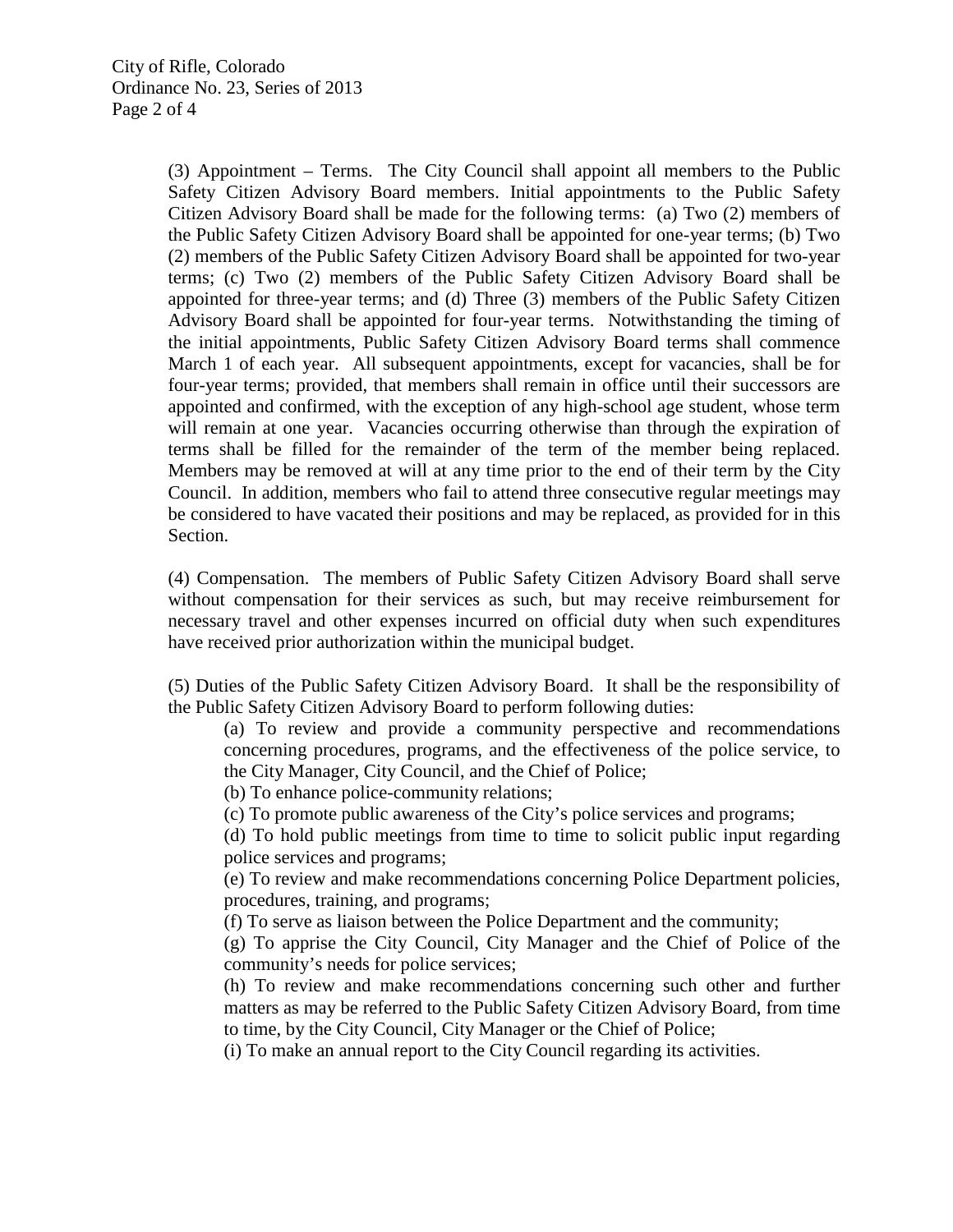Notwithstanding the broad powers of the Public Safety Citizen Advisory Board under this subsection (5), the Public Safety Citizen Advisory Board shall have no power or authority to investigate, review, or otherwise participate in matters involving specific police personnel or specific police-related incidents.

(6) Meetings and procedures. The Public Safety Citizen Advisory Board shall have at least one (1) regular meeting per quarter on such day of the month and at such time as may be determined by the Public Safety Citizen Advisory Board. Special meetings may be held as often as the Public Safety Citizen Advisory Board deems necessary. At the first Public Safety Citizen Advisory Board meeting following the commencement of new terms after March 1 of each year, the Public Safety Citizen Advisory Board shall organize by electing three (3) of its members to serve as Chair, Vice-Chair and Secretary, respectively, to serve at the pleasure of the Public Safety Citizen Advisory Board. All meetings of the Public Safety Citizen Advisory Board shall be open to the public. For purposes of conducting the Public Safety Citizen Advisory Board's business, exercising its powers and for all other purposes, a quorum of the Public Safety Citizen Advisory Board shall consist of five (5) or more members. Any action taken by a majority of those present, when those present constitute a quorum at any regular or special meeting of the Public Safety Citizen Advisory Board, shall be deemed and taken as the action and decision of the Public Safety Citizen Advisory Board. The Public Safety Citizen Advisory Board may elect such officers as it deems necessary in order to conduct its business. The Public Safety Citizen Advisory Board may adopt such rules of procedure as it deems necessary. The Public Safety Citizen Advisory Board shall tape record or keep minutes of all meetings held and business transacted. All records of the Public Safety Citizen Advisory Board shall be open for public inspection, except those that may be exempt from public disclosure under state law.

INTRODUCED on December 4, 2013, read by title, passed on first reading, and ordered published by title as required by the Charter.